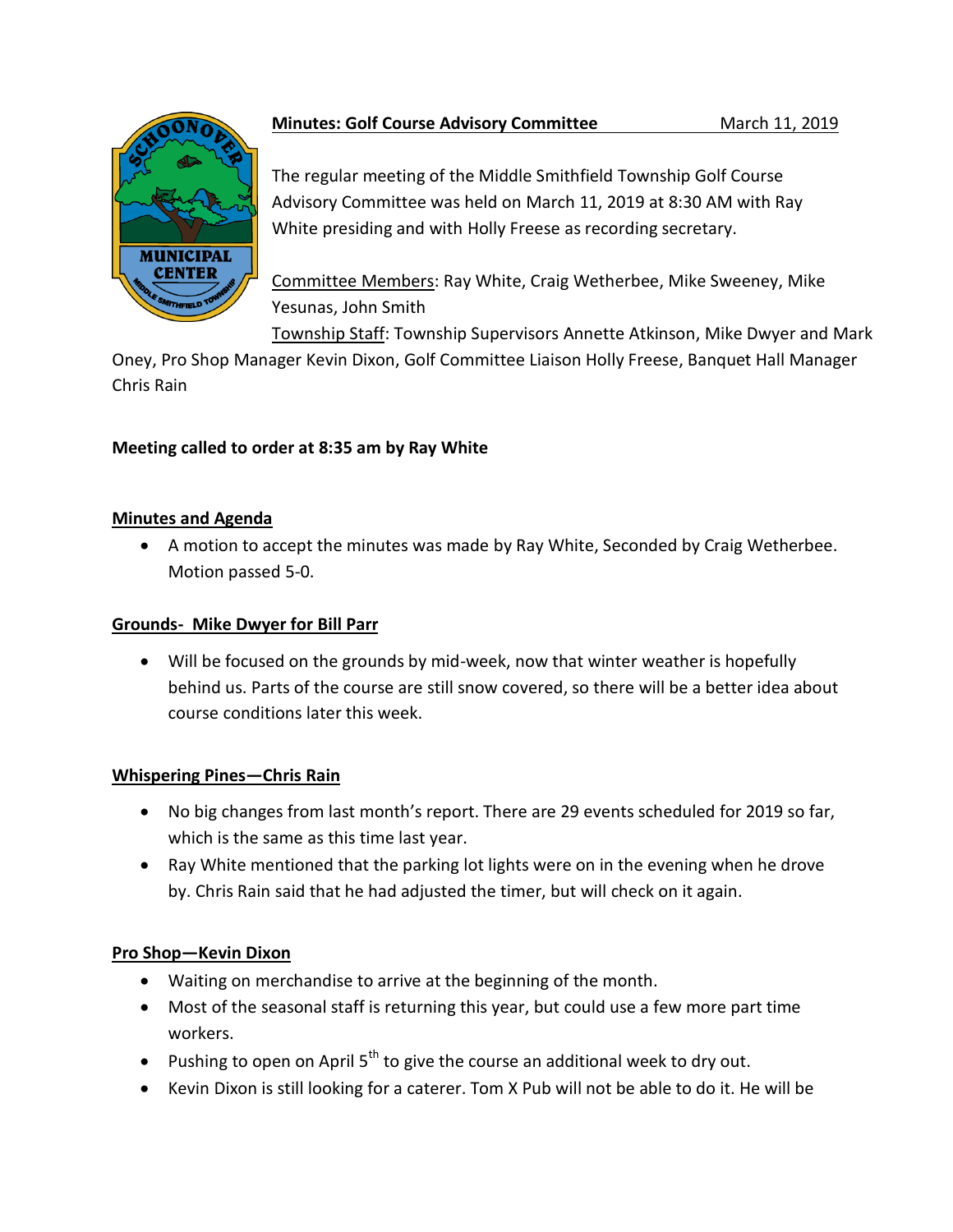speaking to Frank's and the Big A next.

- $\bullet$  Tall Cedars golf tournament has been moved to May 5<sup>th</sup> due to accidentally double booking the banquet hall. As a consolation the course has been offered to them for free.
- Kevin Dixon mentioned the Great Bears sister course, Mahoning Valley Country Club, has closed. Mike Sweeney suggested possibly seeing if they have any equipment for sale that Bill Parr might need.

### **Financials—Ray Wolfe**

• No update.

### **Marketing**

- Ordered a new \$25 Golf banner for over 209. Should have it by the first of the month.
- The website will be updated by the end of the week and ready for the 2019 season.
- Currently working on marketing memberships.
- Will begin marketing tentative open date now that it has been confirmed.

### **Old Business:**

- **Corporate Opportunity Task Force-** Ray White made the correction that the task force was not for corporate memberships, but instead to offer corporations a packaged deal with the banquet hall, food and golf. Ray White mentioned he did research but tabled the work for a few reasons, being our facility isn't up to par for the larger corporations he decided to originally target but it would be perfect for some local businesses and would like to get them in for an outing as a start. Mike Dwyer said that this sounds similar to other models in the area and that Ray White should work on tailoring already existing models to our course. Mike Dwyer also suggested a program where local businesses can sponsor a hole for a season and their employees can get a discount by showing an employee I.D.
- **Upcoming Tournament-** Ray White gave a reminder that the Mady's Angel's golf tournament will be on May  $19<sup>th</sup>$ . He also mentioned that he and Craig Wetherbee have secured the hole-in-one cars for the event.

#### **New business:**

• None

### **Meeting Adjourned**

● Ray White made a motion to adjourn the meeting at 9:02 am, seconded by Craig Wetherbee. Motion passed 5-0.